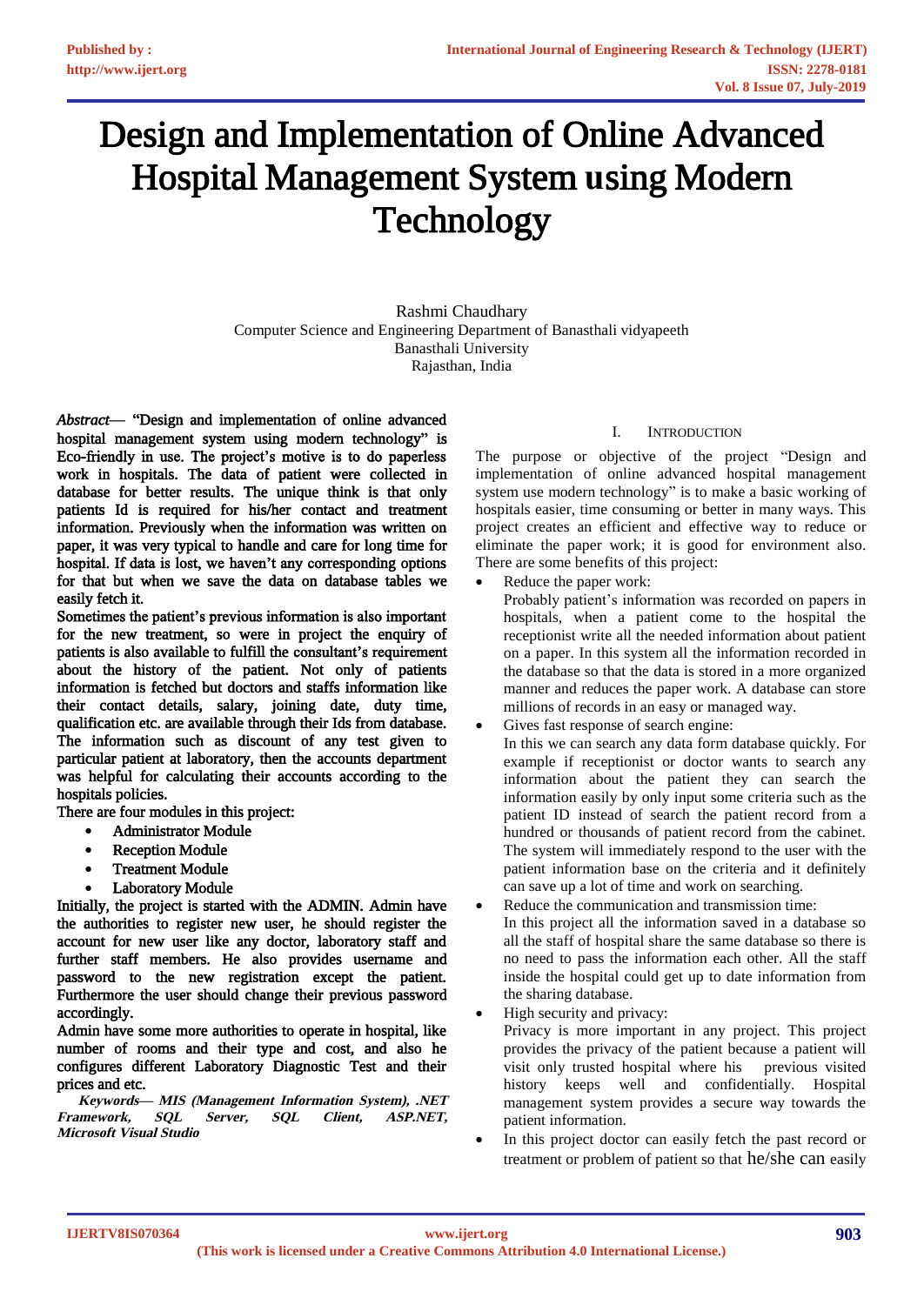give the advice to the patient or give the proper treatment on the basis of his history.

#### II. PRODUCT FUNCTIONS

The project entitles "Hospital Management System" performs the management and maintenance of the hospital's information. In this project mainly we have 4 modules:-



 *Block Diagram of Hospital Management System*

## *A. Administration module*

The most important module is administration module that is handled by administrator of the system. The administrator has all the rights to handle the project. She/he can control the information about user such as user's name, user rights.

In this project administrator can do the following tasks:

- He can do the registration of any staff like doctor, receptionist.
- He can see the information of any patient or staff.
- He provides the username and password to the user that is further changed by user for privacy.
- He can control all the modules.

So the administration is the basic and most important module of the project.

## *B. Reception module*

When a patient comes to the hospital first he/she registers himself/herself, it will be done by receptionist. Once the reception module is login, receptionist can register, do appointments, and contain enquiry of hospital.

In Registration, Reception can do new registration, search patient information, and register indoor required information.

• In Appointment, he/she can add, modify, and view the appointments of patient.

## *C. Treatment module*

We have to start the treatment of the patient of OPD; the treatment of patient will start to that doctor to whom he has concern in his last visit. In OPD treatment we will firstly put the ID of the patient which hospital has provided to the patient at the time of OPD treatment started and then we will fetch all the basic information of that patient.

#### *D. Laboratory Module*

This module is used for laboratory work.

- In this for indoor patients the basic information is fetched through the database so there is no need to register that patient again.
- If a patient comes to the outside for tests only then first he registered himself then goes to the further processing.
- After that a diagnostic center number that is a unique and auto generated number provide to the patient.
- Then he goes for test. The amount, sample etc. of test is fetched according to the test from database.
- A bill is generated according to the number of tests. Discount option is also applicable for the patient according to the requirement.
- After that we goes to the Report Entry page in this when a doctor enter the Patient ID then the needed information about patient is automatically fetched from database. Then the doctor fills the report according to the tests of the patient.
- A doctor can also view the basic information, tests and history of patients when he is needed.

## III. SYSTEM DESIGN

## *A. E-R Diagram*

When we develop any project or system then there are some relations between its modules, attributes or entities, to describe this relationship we create the E-R (Entity-Relationship) diagram of the system. This is the easiest way to understand the system. In this we represent the entities by rectangle, attributes by ellipse or relationship by diamond shape.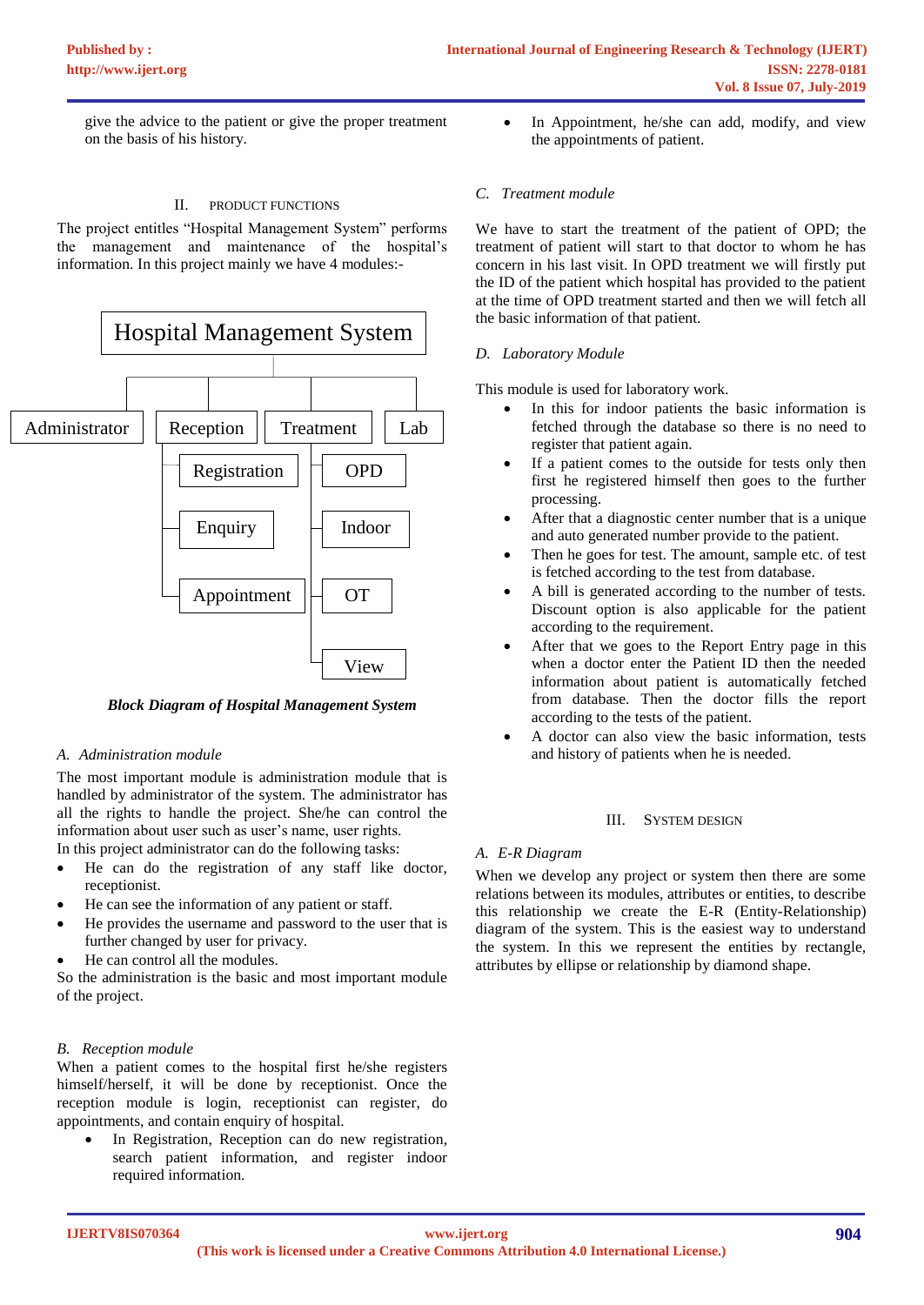# *B. Use Case Diagram*



# *C. DataBase Design*

Database Tables:-

## LoginNew:-

| Column Name     | Data Type      | Not Null/ | Key |
|-----------------|----------------|-----------|-----|
|                 |                | Null      |     |
| <b>UserName</b> | varchar $(10)$ | not null  |     |
| Password        | varchar $(15)$ | not null  |     |
| Role            | varchar $(10)$ | not null  |     |

## *D. Data Flow Diagram*



## IV. TESTING

Testing is done when we complete our work to know that how well our system works. There are many phases when we doing a project. Testing is the most important phase. In this phase we test our system that it is working properly or not. There are many types of testing performed for the system before it is ready to be used.

Testing objectives:-

- It is a process to executing a program to find out that it worked properly or not.
- There are many test cases that are performed on a program or system, a test that has high probability to find an error in a program called as good test case.
- When a test uncovers an undiscovered error then it is a successful test.

Testing principles:-

- Tests should be planned before we start testing.
- When we start testing then it should be on a small scale than it starts progressing on a large scale.
- Testing that is Exhaustive is not possible.

Testing scope:-

- Main purpose of testing is to find out the software failures so that we can correct and uncovered these failures and errors.
- Reason of doing testing is not to find out whether a system works properly or not, it is used to know that a system works properly under a specific conditions and circumstances.
- In the current software development environment we have a separate team of testing because it is a very important phase of software development.

## Testing methods:-

Testing phase has various methods of testing. There are 2 ways of testing:-

- Black box testing
- White box testing

Black box testing:-

When we validate the functional requirement without any internal working of the program then we use the white box testing. It is basically used to find out the interface error, data structure error, functional logic errors, missing functions, incorrect function etc.

White box testing:-

When we check the control structure of the program then we do the white box testing.

The test cases of white box testing ensure that during testing every statement of the program have been executed at least once.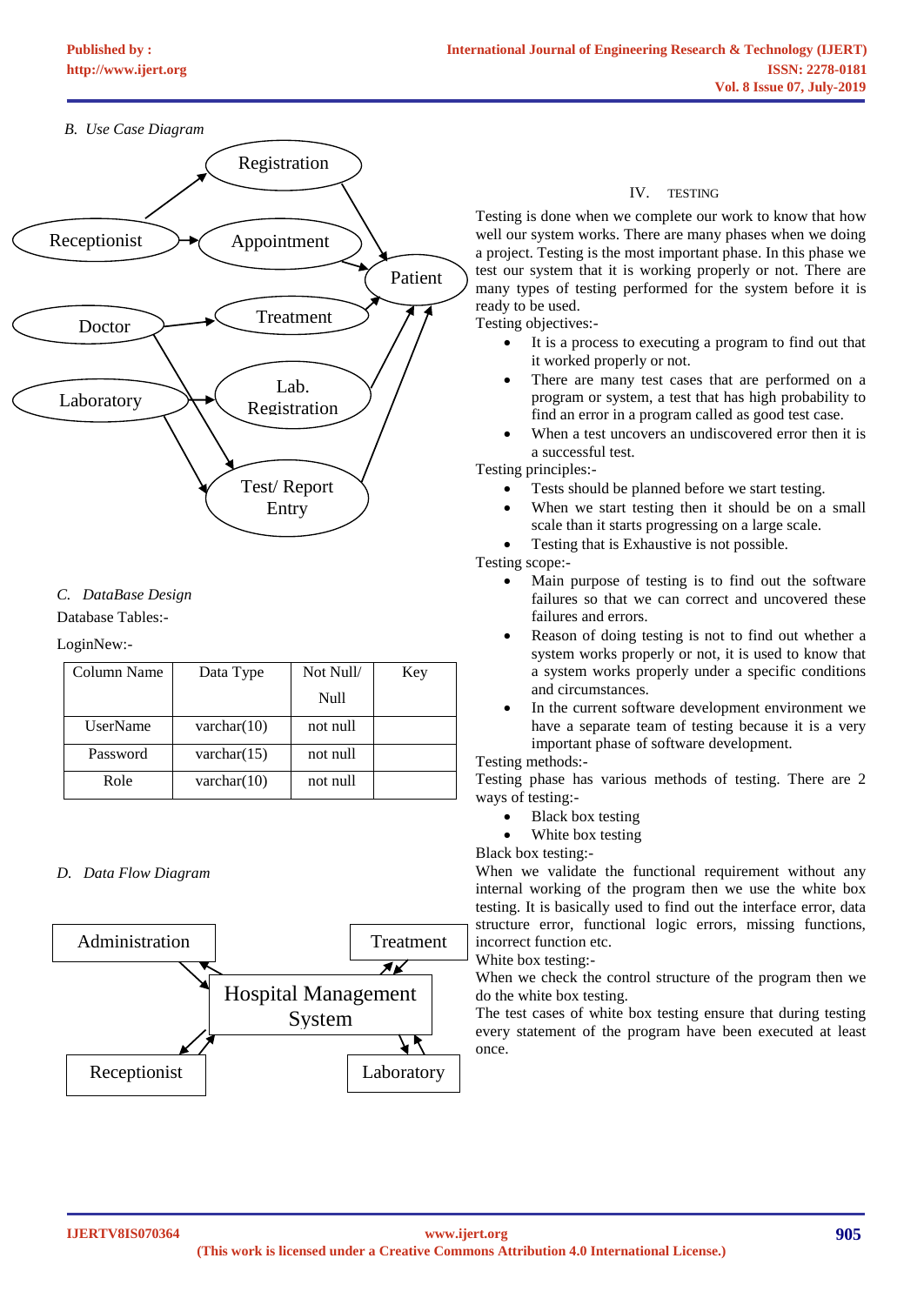# V. USER INTERFACE



## *HOME PAGE*









*REGISTRATION PAGE*

| Enginwation.        | Patient 1d<br>193     | Add New Reg.<br><b>State</b> |                       |     |
|---------------------|-----------------------|------------------------------|-----------------------|-----|
| <b>Are-ointment</b> | First Name            | Last Name                    | Age                   |     |
| <b>Enquiry</b>      | <b>KRATIKA</b>        | <b>HADA</b>                  | 23                    |     |
| Treatment           | Gender                | <b>Hood Group</b>            | Address:              |     |
| Staff Information   | FEMALE.               | All+                         | r le puram<br>$\cdot$ |     |
| Laboratory          | State                 | City                         | Contact No.           |     |
| View AI Records     | Rajarthan             | Aimer                        | 9876543210            |     |
| User Details        | Pin Code<br>301001    |                              |                       |     |
| Logout              |                       |                              |                       |     |
|                     | Daigenstic Center No. | Registration Date & Time     | Ref By                |     |
|                     | 108                   |                              | SELECT.               | - 4 |

# *LAB REGISTRATION PAGE*

| Creative - Bootstrap Admin 1 x 1                                |                                                     |                                            |                            |                          |                          |                                    |                            | $ -101x$   |  |  |
|-----------------------------------------------------------------|-----------------------------------------------------|--------------------------------------------|----------------------------|--------------------------|--------------------------|------------------------------------|----------------------------|------------|--|--|
|                                                                 | C [3] localhost: 2543/Treatment/OutPatientDoor.aspx |                                            |                            |                          |                          |                                    |                            | $\alpha =$ |  |  |
|                                                                 |                                                     |                                            | HOSPITAL MANAGEMENT SYSTEM |                          |                          | 5/2/2016 1:04:10 PM                |                            |            |  |  |
| Registration                                                    | <b>OPD TREATMENTS</b>                               |                                            |                            |                          |                          |                                    |                            |            |  |  |
| Appointment                                                     | Patient ID:                                         | 195                                        |                            |                          |                          |                                    |                            |            |  |  |
| Enquiry                                                         |                                                     |                                            |                            |                          |                          |                                    |                            |            |  |  |
| Treatment                                                       | Patient Information                                 |                                            |                            |                          |                          |                                    |                            |            |  |  |
| OPD.                                                            | Regetration Date:                                   | 02/05/2016                                 | <b>Mek ITV</b>             | $\overline{2}$           |                          |                                    |                            |            |  |  |
| Indoor                                                          | First name:                                         | <b>Icratifica</b>                          | Last same:                 | backs.                   | Eather's name:           | reer Justin                        | Age:                       | 23         |  |  |
| <b>View Treatment</b>                                           | Gender                                              | Female                                     | Address                    | r is puram.              | Department:              | <b>ENT</b>                         | Consultant Name:           | $\sim$     |  |  |
| View OPD<br>View Indoor                                         | Ref.By:                                             | Dr. K.K Sharma                             | Consultant Charges:        | $\circ$                  |                          |                                    |                            |            |  |  |
| View OT Registry                                                | <b>Treatment Complaints</b>                         |                                            |                            |                          |                          |                                    |                            |            |  |  |
| $^{\circ}$                                                      | Teachtroppe Distant                                 | 02/05/2016                                 |                            |                          |                          |                                    |                            |            |  |  |
| <b>OT_THEATER_BOOKIP</b>                                        | Complaints 1:                                       |                                            | Day:                       |                          | <b>Nissanth</b>          |                                    | Vear:                      |            |  |  |
| OT Resister Entry                                               | $\mathfrak{D}$                                      |                                            | Day:                       |                          | Mandle <sup>1</sup>      |                                    | Vesse:                     |            |  |  |
| Apert. Reg. Entry<br>Operation Record Sheet                     |                                                     |                                            | Day:                       |                          | <b>Nissativ</b>          |                                    | Year:                      |            |  |  |
|                                                                 | $\boldsymbol{A}$                                    |                                            | Day:                       |                          | Manth:                   |                                    | Year:                      |            |  |  |
| Staff Information<br>Ta screen Shots - Monte<br><b>El start</b> |                                                     | Rei Neroen SOL Server .<br><b>Chairman</b> |                            | The Removable Olds (Dr.) | can Cirec Hoget System - | <b>Sir Creative - Inspirituan </b> | <b>COMPRESSIONS</b> TO FEE |            |  |  |

## *TREATMENT PAGE*

## *VI. CONCLUSION*

Whenever we evaluate and build any software mostly we think of 4 Term -

- 1. Accessibility or Ease of use
- 2. Technically scalable
- 3. Functionally Scalable
- 4. Security

HMS, being a web project, totally serving requirement of a hospital by easing access to the project from anywhere just by having a web browser on client machine, we don't need to hang up with any extra software by using it.

Secondly, from technical architecture point of view MVC pattern provides easy decoupling between Model, View and controller layer.

Thirdly, from functional point of view we had developed the project keeping the user ease on first priority. In this area, existing scalation of this project made in FOXPRO language helped us much. We were able to see how project is behaving in real time and did some needed enhancement meanwhile doing the migration stuff.

From security point of view we had created multiple roles and granted required access according to role. This will help in accidental damage to data by unauthorized user.

HMS, Still seeing some more enhancement and hopefully will come up with a new version and functionality.

#### **IJERTV8IS070364**